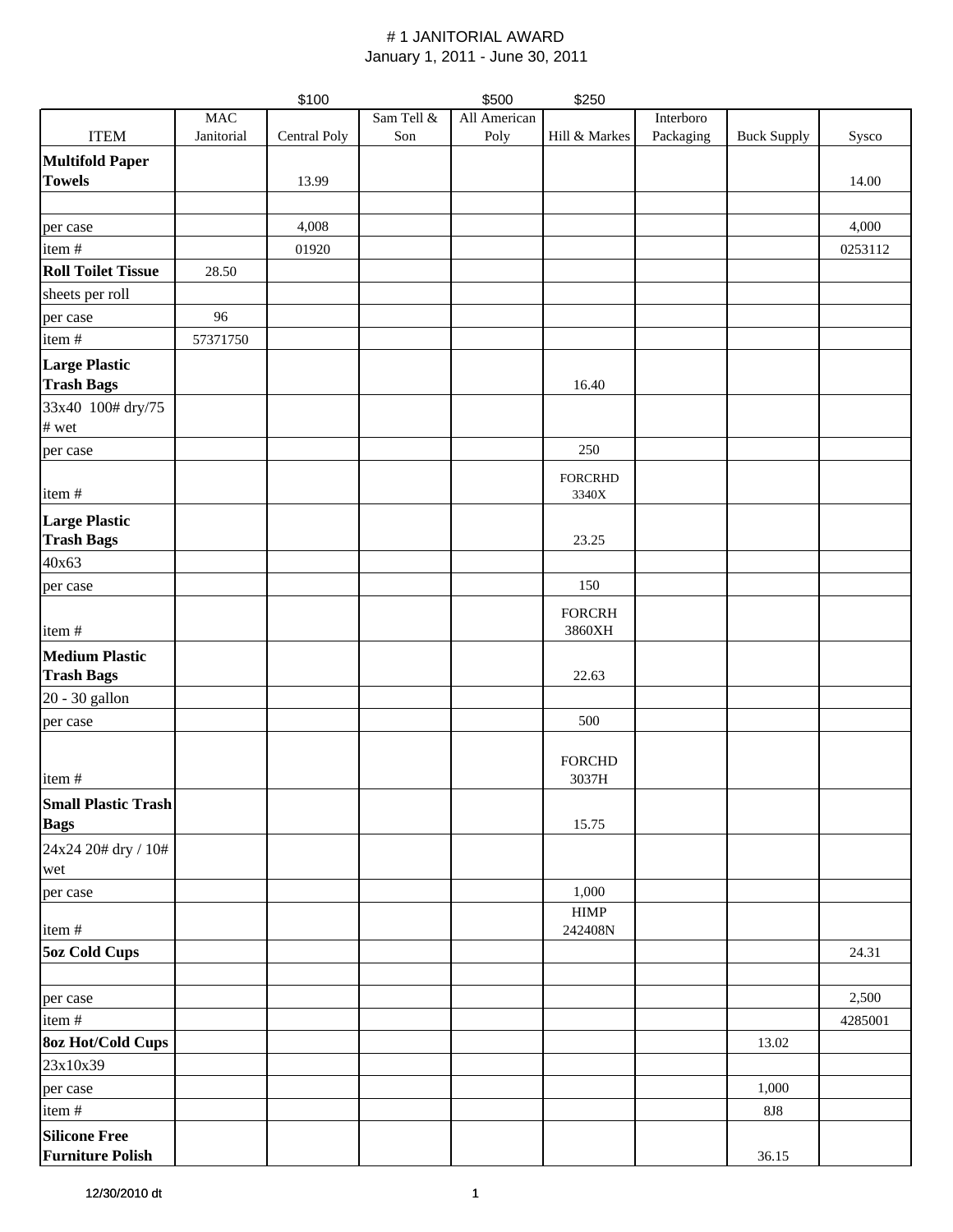|                                                     |  |  |                        | 12                |  |
|-----------------------------------------------------|--|--|------------------------|-------------------|--|
| per case                                            |  |  |                        |                   |  |
| item#                                               |  |  |                        | AMR A133-20       |  |
| <b>Aerosol Furniture</b><br>Polish                  |  |  |                        | 34.96             |  |
| per case                                            |  |  |                        | $6\,$             |  |
| item#                                               |  |  |                        | JAN 96291         |  |
| Liquid Disinfectant /<br>Cleaner (non-              |  |  |                        |                   |  |
| abrasive) Comet                                     |  |  | 35.74                  |                   |  |
|                                                     |  |  | $\mathbf{q}\mathbf{t}$ |                   |  |
| per case                                            |  |  | 9                      |                   |  |
| item#                                               |  |  | PNG 84959182           |                   |  |
| <b>Roll Paper Towel -</b><br>White                  |  |  | 18.05<br>85            |                   |  |
| per case                                            |  |  | 30                     |                   |  |
| item#                                               |  |  | CAS4073A1              |                   |  |
| <b>Roll Paper Towel -</b><br><b>Brown</b>           |  |  |                        |                   |  |
| per case                                            |  |  |                        |                   |  |
| item#                                               |  |  |                        |                   |  |
| <b>Brawny Paper</b><br><b>Towel</b>                 |  |  |                        | 46.53             |  |
|                                                     |  |  |                        | Bounty            |  |
| per case                                            |  |  |                        | 35                |  |
| item#                                               |  |  |                        | PGC28838          |  |
| <b>Shower Cleaner</b>                               |  |  | 21.78                  |                   |  |
|                                                     |  |  | qt                     |                   |  |
| per case                                            |  |  | $12\,$                 |                   |  |
| item#                                               |  |  | SMZG1403012            |                   |  |
| <b>Spray Disinfectant</b>                           |  |  |                        | 21.84             |  |
|                                                     |  |  |                        | $18\,\mathrm{oz}$ |  |
| per case                                            |  |  |                        | 12                |  |
| item #                                              |  |  |                        | MP-AOS-18oz       |  |
| Liquid All Purpose<br><b>Bathroom Cleaner</b>       |  |  | 15.47                  |                   |  |
|                                                     |  |  |                        |                   |  |
| per case                                            |  |  | 4 gal                  |                   |  |
| item #                                              |  |  | SMZF1235004            |                   |  |
| <b>Multipurpose</b><br>Germicidal<br><b>Cleaner</b> |  |  | 15.49                  |                   |  |
| per case                                            |  |  | 4 gal                  |                   |  |
| item#                                               |  |  | SMZQ3006004            |                   |  |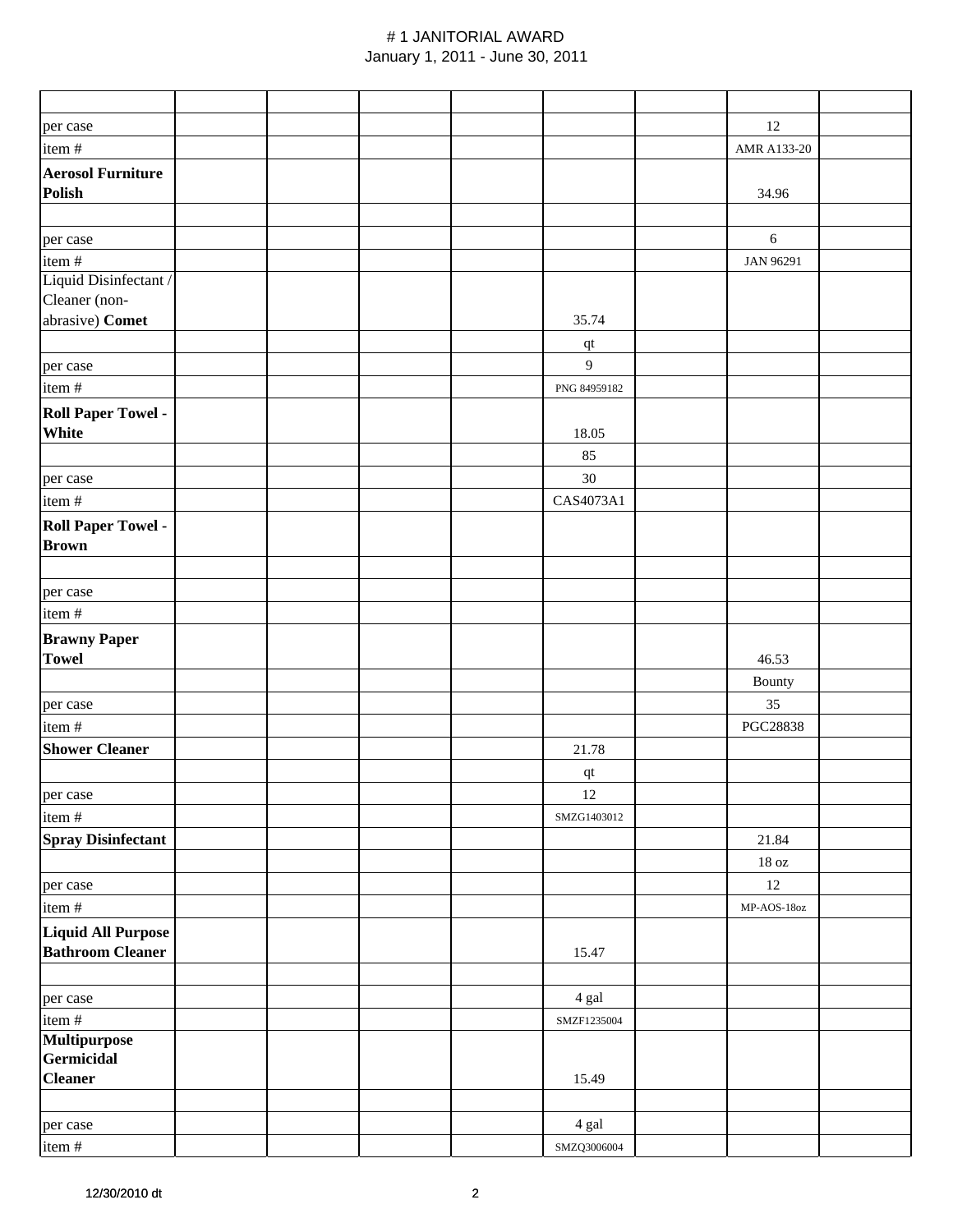| <b>Bleach</b>         |  |         |                   |                 | 6.36       |
|-----------------------|--|---------|-------------------|-----------------|------------|
|                       |  |         |                   |                 | Austin     |
| per case              |  |         |                   |                 | $\sqrt{6}$ |
| item #                |  |         |                   |                 | 5947767    |
| Oxiclean              |  |         |                   | 9.89            | 36.96      |
| $25$ lb               |  |         |                   | $\,1\,$         | $\sqrt{6}$ |
| per case              |  |         |                   | 15#             | 32#        |
| item#                 |  |         |                   | CDC51781        | 4194908    |
| <b>Brooms</b>         |  | 3.92    |                   | 28.93           |            |
|                       |  |         |                   |                 |            |
| per case              |  |         |                   | $12\,$          |            |
| item#                 |  | E50201P |                   | <b>UNS 951T</b> |            |
| <b>Liquid Bowl</b>    |  |         |                   |                 |            |
| <b>Cleaner</b>        |  |         | 14.37             |                 |            |
|                       |  |         | 32oz              |                 |            |
| per case              |  |         | 12                |                 |            |
| item#                 |  |         | SMZ02012          |                 |            |
| <b>Air Deodorizer</b> |  |         | 19.75             |                 |            |
|                       |  |         | $32\ \mathrm{oz}$ |                 |            |
| per case              |  |         | 12                |                 |            |
| item #                |  |         | SMZL2107012       |                 |            |
| <b>8oz Mop Head</b>   |  | 42.84   |                   |                 |            |
|                       |  |         |                   |                 |            |
| per case              |  | 12      |                   |                 |            |
| item #                |  | A11411  |                   |                 |            |
| 16oz Mop Head         |  |         |                   | 23.75           |            |
|                       |  |         |                   |                 |            |
| per case              |  |         |                   | 12              |            |
| item#                 |  |         |                   | GS-AWM7516      |            |
| Murphy's Oil          |  |         |                   | 38.74           |            |
|                       |  |         |                   |                 |            |
| per case              |  |         |                   | $\sqrt{6}$      |            |
| item#                 |  |         |                   | MUR01103        |            |
| <b>Bully</b> creme    |  |         |                   |                 |            |
| cleanser-qt           |  |         | 18.34             |                 |            |
|                       |  |         | $\bf qt$          |                 |            |
| per case              |  |         | $12\,$            |                 |            |
| item #                |  |         | SMZG1325012       |                 |            |
| <b>Digest</b>         |  |         | 23.62             |                 |            |
|                       |  |         |                   |                 |            |
| per case              |  |         | 4 gal             |                 |            |
| item #                |  |         | SMZD0860004       |                 |            |
| Ammonia               |  |         | 11.39             |                 |            |
|                       |  |         | Austin            |                 |            |
| per case              |  |         | 4 gal             |                 |            |
| item #                |  |         | JAB22770521       |                 |            |
| <b>Powder Cleaner</b> |  |         |                   | 27.12           |            |
|                       |  |         |                   | 21oz Comet      |            |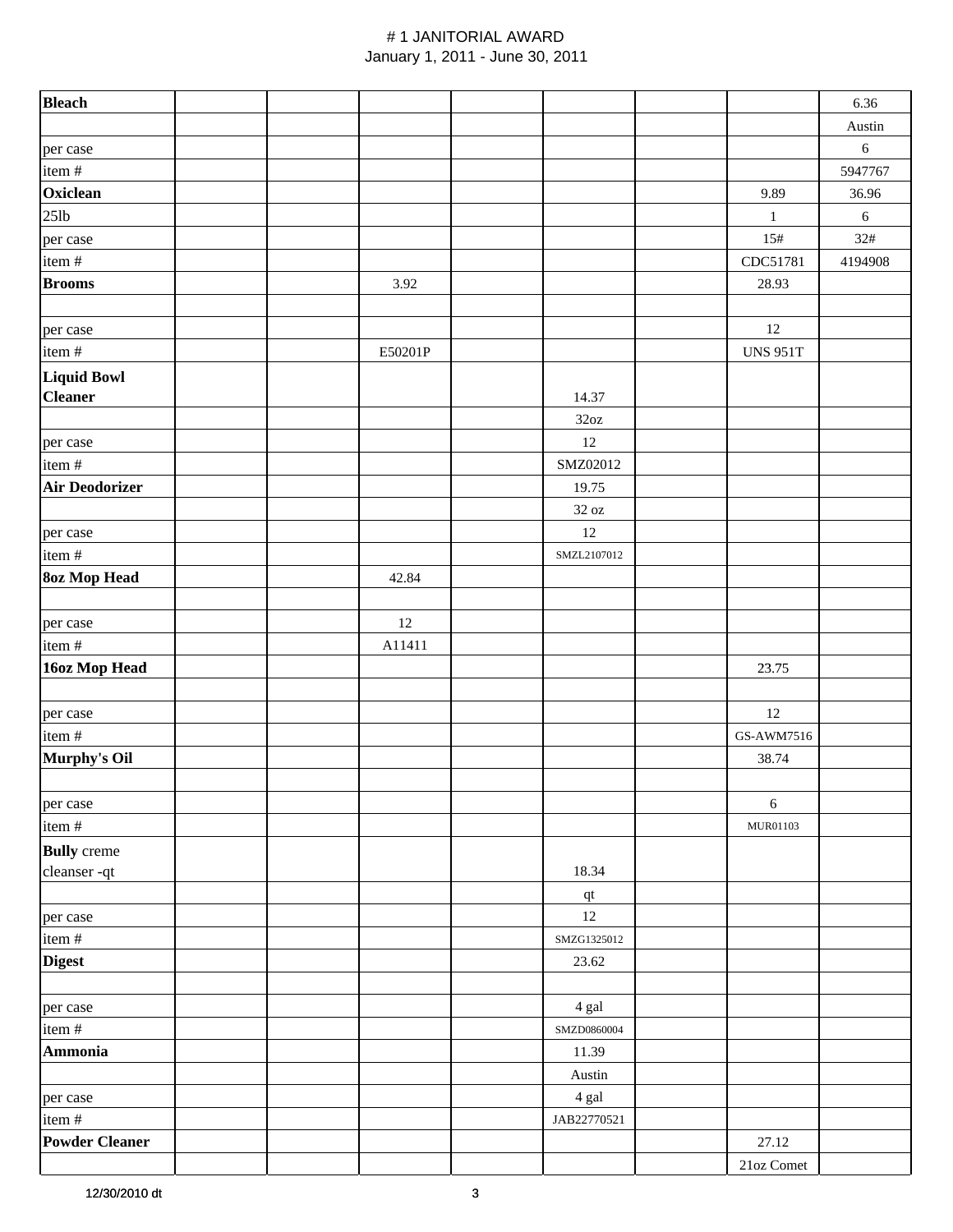| per case                                           |  |            |           | $24\,$       |  |
|----------------------------------------------------|--|------------|-----------|--------------|--|
| item#                                              |  |            |           | PGC-32987    |  |
| <b>32oz Spray Bottles</b>                          |  |            | .40       |              |  |
|                                                    |  |            |           |              |  |
| per case                                           |  |            |           |              |  |
| item#                                              |  |            | CON932CG  |              |  |
| <b>Trigger Sprayers</b>                            |  |            | .36       |              |  |
|                                                    |  |            |           |              |  |
| per case                                           |  |            |           |              |  |
| item#                                              |  |            | CON902BW9 |              |  |
| 17" Black                                          |  |            |           |              |  |
| <b>Stripping Pad for</b><br><b>Buffing Machine</b> |  | 11.63      |           |              |  |
|                                                    |  |            |           |              |  |
| per case                                           |  | $\sqrt{5}$ |           |              |  |
| item#                                              |  | 20011      |           |              |  |
| 17" Blue                                           |  |            |           |              |  |
| <b>Scrubbing Pad</b>                               |  | 11.63      |           |              |  |
|                                                    |  |            |           |              |  |
| per case                                           |  | $\sqrt{5}$ |           |              |  |
| item #                                             |  | 20206      |           |              |  |
| 17" White Buffing                                  |  |            |           |              |  |
| / Polishing Pad                                    |  | 11.63      |           |              |  |
|                                                    |  |            |           |              |  |
| per case                                           |  | 5          |           |              |  |
| item#                                              |  | 14417      |           |              |  |
| 19" Black                                          |  |            |           |              |  |
| <b>Stripping Pad</b>                               |  | 13.80      |           |              |  |
|                                                    |  |            |           |              |  |
| per case                                           |  | $\sqrt{5}$ |           |              |  |
| item#                                              |  | 20013      |           |              |  |
| 19" Blue Cleaner                                   |  |            |           |              |  |
| Pad                                                |  | 13.80      |           |              |  |
|                                                    |  |            |           |              |  |
| per case                                           |  | $\sqrt{5}$ |           |              |  |
| item#                                              |  | 20208      |           |              |  |
| 19" White                                          |  |            |           |              |  |
| <b>Polishing Pad</b>                               |  | 13.80      |           |              |  |
|                                                    |  |            |           |              |  |
| per case                                           |  | 5          |           |              |  |
| item#<br>19" Blue                                  |  | 14419      |           |              |  |
| <b>Scrubbing Pad-</b>                              |  |            |           |              |  |
| <b>High Speed</b>                                  |  |            |           | 13.81        |  |
|                                                    |  |            |           |              |  |
| per case                                           |  |            |           |              |  |
| item #                                             |  |            |           | PAD 4019 BLU |  |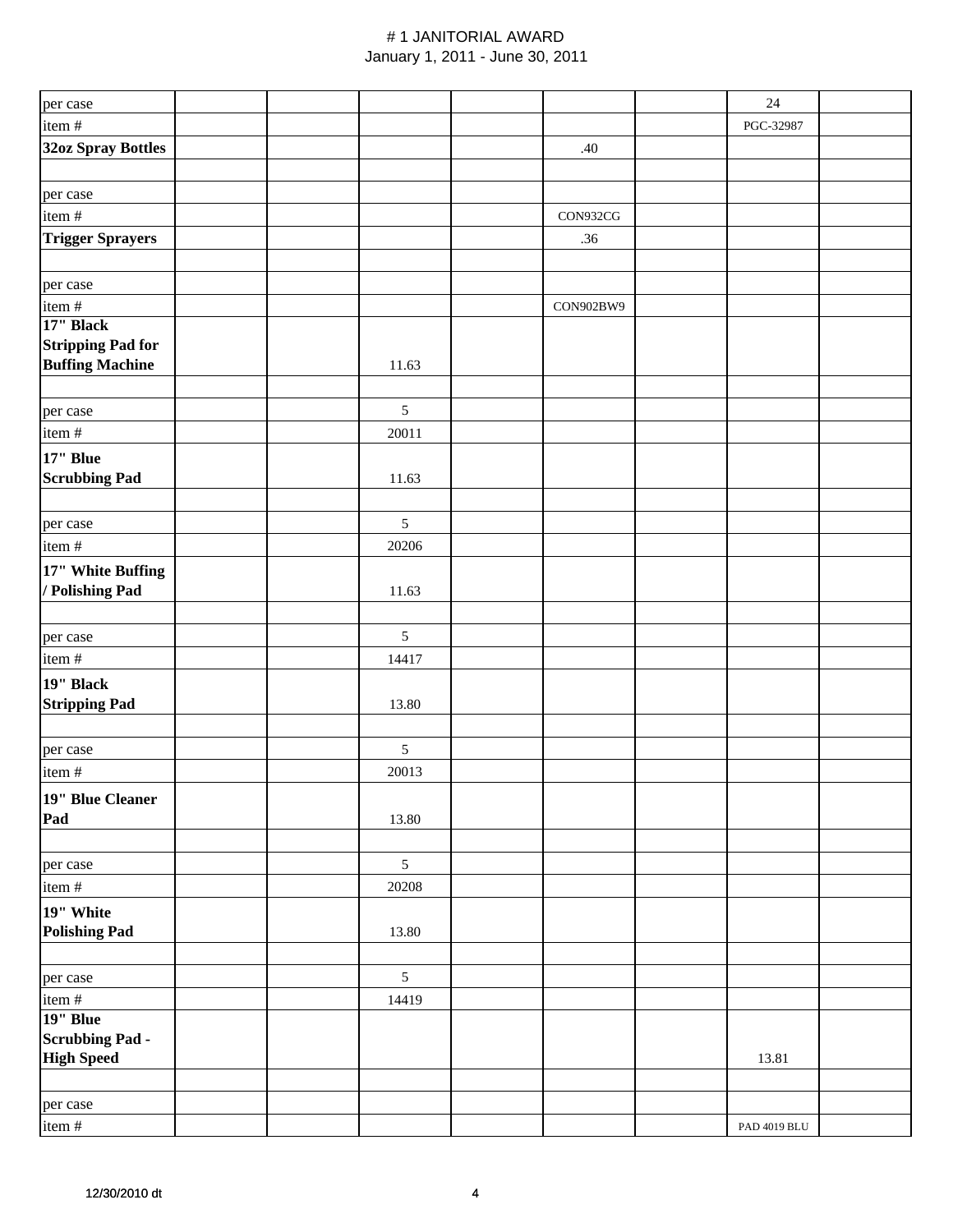| 19" White Buffing          |  |  |                   |              |          |
|----------------------------|--|--|-------------------|--------------|----------|
| / Polishing Pad -          |  |  |                   |              |          |
| <b>High Speed</b>          |  |  |                   | 13.81        |          |
|                            |  |  |                   |              |          |
| per case                   |  |  |                   |              |          |
| item#                      |  |  |                   | PAD 4019 WHI |          |
|                            |  |  |                   |              |          |
| <b>Oil Based Stainless</b> |  |  |                   |              |          |
| <b>Steel Cleaner</b>       |  |  | 22.30             |              |          |
|                            |  |  | $18\ \mathrm{oz}$ |              |          |
| per case                   |  |  | 12                |              |          |
|                            |  |  |                   |              |          |
| item#                      |  |  | CLRCS234          |              |          |
| <b>Stainless Steel</b>     |  |  |                   |              |          |
| <b>Cleaner</b>             |  |  | 22.30             |              |          |
|                            |  |  | $18\,\mathrm{oz}$ |              |          |
|                            |  |  | 12                |              |          |
| per case                   |  |  |                   |              |          |
| item #                     |  |  | CLRCS234          |              |          |
| <b>Sm Vinyl Gloves</b>     |  |  |                   |              | 20.78    |
|                            |  |  |                   |              |          |
| per case                   |  |  |                   |              | 10/100   |
|                            |  |  |                   |              |          |
| item#                      |  |  |                   |              | 4237327  |
| <b>Med Vinyl Gloves</b>    |  |  |                   |              | 20.78    |
|                            |  |  |                   |              |          |
| per case                   |  |  |                   |              | 10/100   |
|                            |  |  |                   |              |          |
| item#                      |  |  |                   |              | 4237426  |
| <b>Lrg Vinyl Gloves</b>    |  |  |                   |              | 20.78    |
|                            |  |  |                   |              |          |
| per case                   |  |  |                   |              | 10/100   |
|                            |  |  |                   |              |          |
| item#                      |  |  |                   |              | 4237442  |
| X Lrg Vinyl Gloves         |  |  |                   |              | 20.78    |
|                            |  |  |                   |              |          |
| per case                   |  |  |                   |              | $10/100$ |
|                            |  |  |                   |              |          |
| item#                      |  |  |                   |              | 4237475  |
| <b>Small Powder-Free</b>   |  |  |                   |              |          |
| <b>Latex Exam Gloves</b>   |  |  |                   | 48.58        |          |
|                            |  |  |                   |              |          |
| per case                   |  |  |                   |              |          |
|                            |  |  |                   |              |          |
| item#                      |  |  |                   | GREP-SM-1    |          |
| <b>Med Powder-Free</b>     |  |  |                   |              |          |
| <b>Latex Exam Gloves</b>   |  |  |                   |              | 44.89    |
|                            |  |  |                   |              |          |
|                            |  |  |                   |              |          |
| per case                   |  |  |                   |              | 10/100   |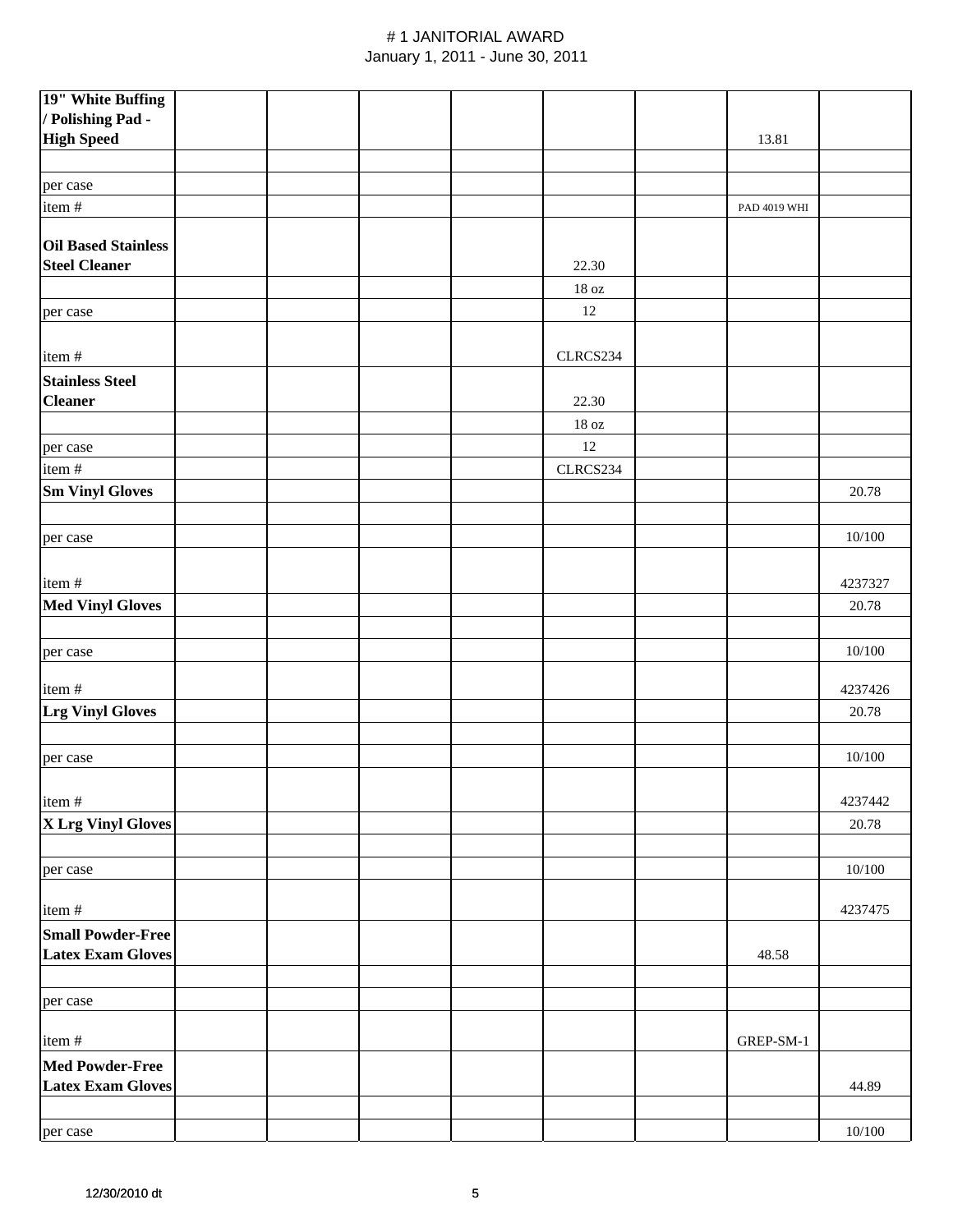| item#                                              |  |        |       |           | 4916953 |
|----------------------------------------------------|--|--------|-------|-----------|---------|
| <b>Lrg Powder-Free</b><br><b>Latex Exam Gloves</b> |  |        |       |           | 46.37   |
| per case                                           |  |        |       |           | 10/100  |
| item#                                              |  |        |       |           | 4917415 |
| <b>X-Lrg Powder-</b>                               |  |        |       |           |         |
| <b>Free Latex Exam</b>                             |  |        |       |           |         |
| <b>Gloves</b>                                      |  |        |       |           | 44.89   |
|                                                    |  |        |       |           | 10/100  |
| per case                                           |  |        |       |           |         |
| item#                                              |  |        |       |           | 5518725 |
| <b>Sm Powder-Free</b>                              |  |        |       |           |         |
| <b>Nitrile Exam</b><br><b>Gloves</b>               |  |        |       | 49.69     |         |
|                                                    |  |        |       |           |         |
| per case                                           |  |        |       |           |         |
| item#                                              |  |        |       | GNEP-SM-1 |         |
| <b>Med Powder-Free</b>                             |  |        |       |           |         |
| <b>Nitrile Exam</b>                                |  |        |       |           |         |
| <b>Gloves</b>                                      |  |        |       | 49.69     |         |
|                                                    |  |        |       |           |         |
| per case                                           |  |        |       |           |         |
| item#                                              |  |        |       | GNEP-MD-1 |         |
| <b>Lrg Powder-Free</b>                             |  |        |       |           |         |
| <b>Nitrile Exam</b><br><b>Gloves</b>               |  |        |       |           |         |
|                                                    |  |        |       | 49.69     |         |
| per case                                           |  |        |       |           |         |
| item #                                             |  |        |       | GNEP-LG-1 |         |
| X-Lrg Powder-                                      |  |        |       |           |         |
| <b>Free Nitrile Exam</b>                           |  |        |       |           |         |
| <b>Gloves</b>                                      |  |        |       | 49.69     |         |
|                                                    |  |        |       |           |         |
| per case                                           |  |        |       |           |         |
| item #                                             |  |        |       | GNEP-XL-1 |         |
| <b>Mop Handles</b>                                 |  | 5.99   |       |           |         |
|                                                    |  |        |       |           |         |
| per case                                           |  |        |       |           |         |
| item #                                             |  | A70902 |       |           |         |
| <b>Floor Wax</b>                                   |  |        | 38.55 |           |         |
|                                                    |  |        |       |           |         |
| per case                                           |  |        | 5 gal |           |         |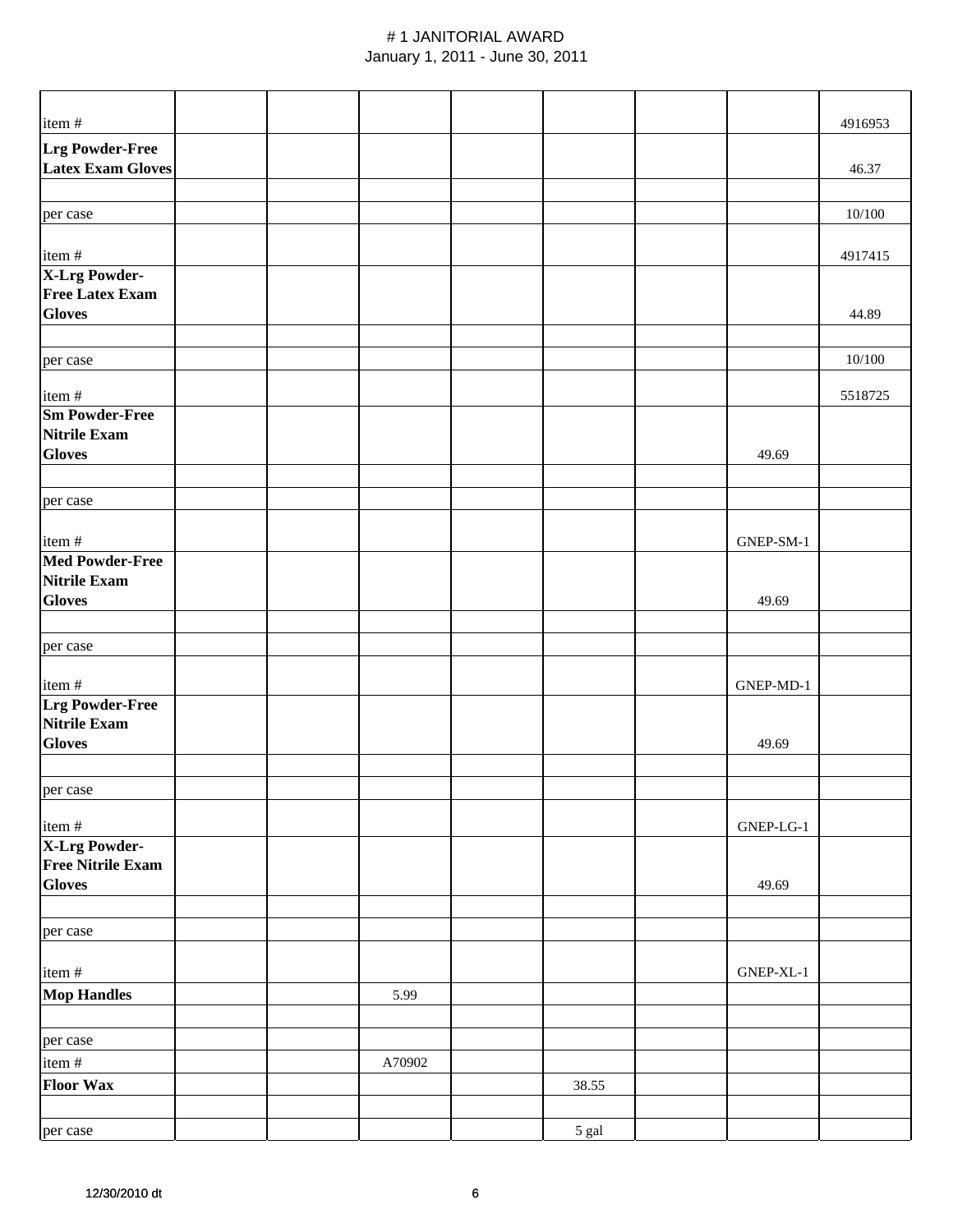| item#                                   |  |  | SMZCS0750005      |  |  |
|-----------------------------------------|--|--|-------------------|--|--|
| <b>Floor Stripper</b>                   |  |  | 26.25             |  |  |
|                                         |  |  |                   |  |  |
| per case                                |  |  | 5 gal             |  |  |
| item#                                   |  |  | SMZR3025005       |  |  |
| <b>Floor Finish</b>                     |  |  | 38.55             |  |  |
|                                         |  |  |                   |  |  |
| per case                                |  |  | 5 gal             |  |  |
|                                         |  |  |                   |  |  |
| item#                                   |  |  | SMZCS0750005      |  |  |
| <b>Liquid Soap</b>                      |  |  | 21.55             |  |  |
|                                         |  |  |                   |  |  |
| per case                                |  |  | 4 gal             |  |  |
|                                         |  |  |                   |  |  |
| item#                                   |  |  | SMZCS0215004      |  |  |
| <b>Laundry Detergent</b>                |  |  | 21.59             |  |  |
|                                         |  |  | Simoniz           |  |  |
| per case                                |  |  | 50#               |  |  |
|                                         |  |  |                   |  |  |
| item#                                   |  |  | SMZC0597050       |  |  |
| <b>Dish Detergent</b>                   |  |  | 15.40             |  |  |
|                                         |  |  |                   |  |  |
| per case                                |  |  | 4 gal             |  |  |
| item#                                   |  |  | SMZP2705004       |  |  |
|                                         |  |  |                   |  |  |
| Cleaner /<br><b>Degreaser</b>           |  |  | 14.97             |  |  |
| Simonize AP7                            |  |  |                   |  |  |
| per case                                |  |  | 4 gal             |  |  |
|                                         |  |  |                   |  |  |
| item#                                   |  |  | SMZP2666004       |  |  |
| <b>GOJO</b> Liquid                      |  |  |                   |  |  |
| <b>Hand Soap</b>                        |  |  | 39.35             |  |  |
| 2L-2217                                 |  |  | $2000 {\rm ml}$   |  |  |
| per case                                |  |  | $\overline{4}$    |  |  |
| item#                                   |  |  | GJ221704          |  |  |
| Liquid Hand Soap                        |  |  | 16.27             |  |  |
|                                         |  |  | $\overline{4}$    |  |  |
| per case                                |  |  | gal               |  |  |
|                                         |  |  |                   |  |  |
| item#                                   |  |  | SMZCS025004       |  |  |
| <b>Hand Sanitizers</b>                  |  |  | 46.75             |  |  |
|                                         |  |  | $800 \mathrm{ml}$ |  |  |
| per case                                |  |  | $\sqrt{6}$        |  |  |
| item#                                   |  |  | GJ965606          |  |  |
| <b>Single Use</b><br><b>Laundry Det</b> |  |  | $31.18\,$         |  |  |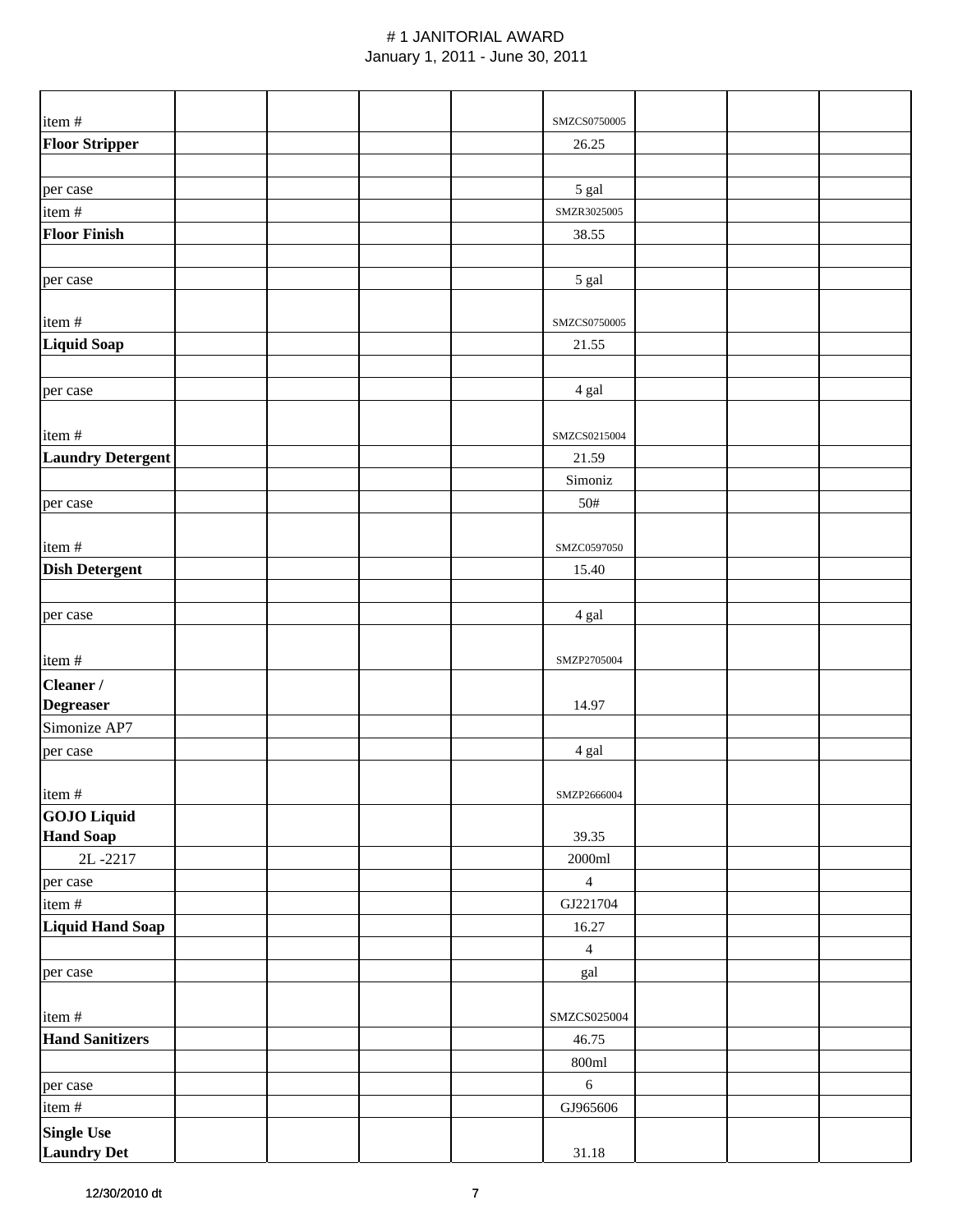|                                                |  |  | $2\ \mathrm{oz}$ |  |  |
|------------------------------------------------|--|--|------------------|--|--|
| per case                                       |  |  | 100              |  |  |
| item#                                          |  |  | DIV74061         |  |  |
| <b>Bags</b>                                    |  |  |                  |  |  |
|                                                |  |  |                  |  |  |
|                                                |  |  |                  |  |  |
| per case                                       |  |  |                  |  |  |
| item#                                          |  |  |                  |  |  |
| <b>Mighty Mite Type</b>                        |  |  |                  |  |  |
| <b>MM Vacuum Bags</b>                          |  |  |                  |  |  |
|                                                |  |  |                  |  |  |
| per case                                       |  |  |                  |  |  |
| item #                                         |  |  |                  |  |  |
| <b>Sanitaire Vacuum</b>                        |  |  |                  |  |  |
| Bags - UP 1 - 9100,                            |  |  |                  |  |  |
| C4900                                          |  |  |                  |  |  |
|                                                |  |  |                  |  |  |
| per case                                       |  |  |                  |  |  |
| item#                                          |  |  |                  |  |  |
| <b>Sanitaire Vacuum</b>                        |  |  |                  |  |  |
| Bags - SD -                                    |  |  |                  |  |  |
| P1/6600                                        |  |  |                  |  |  |
|                                                |  |  |                  |  |  |
| per case                                       |  |  |                  |  |  |
| item#                                          |  |  |                  |  |  |
| <b>Vacuum Cleaner</b>                          |  |  |                  |  |  |
| <b>Scent Tabs - Style</b>                      |  |  |                  |  |  |
| 515                                            |  |  |                  |  |  |
|                                                |  |  |                  |  |  |
| per case                                       |  |  |                  |  |  |
| item #                                         |  |  |                  |  |  |
| <b>Ecolab TriStar</b>                          |  |  |                  |  |  |
| Flexylight                                     |  |  | 111.96           |  |  |
| #16326                                         |  |  |                  |  |  |
| per case                                       |  |  | 5 gal            |  |  |
| item#                                          |  |  | ECO16326         |  |  |
|                                                |  |  |                  |  |  |
| <b>Ecolab Neutral</b>                          |  |  |                  |  |  |
| <b>Floor Cleaner</b>                           |  |  | 43.35            |  |  |
| #21013                                         |  |  | 2 liter          |  |  |
| per case                                       |  |  | $\overline{2}$   |  |  |
| item #                                         |  |  | ECO21013         |  |  |
| <b>Ecolab Heavy Duty</b>                       |  |  |                  |  |  |
| <b>Bathroom Cleaner</b><br><b>Disinfectant</b> |  |  |                  |  |  |
|                                                |  |  | 65.50            |  |  |
| #10158                                         |  |  | 2 liter          |  |  |
| per case                                       |  |  | $\overline{2}$   |  |  |
| item #                                         |  |  | ECO10158         |  |  |
| <b>Ecolab Orange</b>                           |  |  |                  |  |  |
| Force                                          |  |  | 65.24            |  |  |
| #21038                                         |  |  | $2$ liter        |  |  |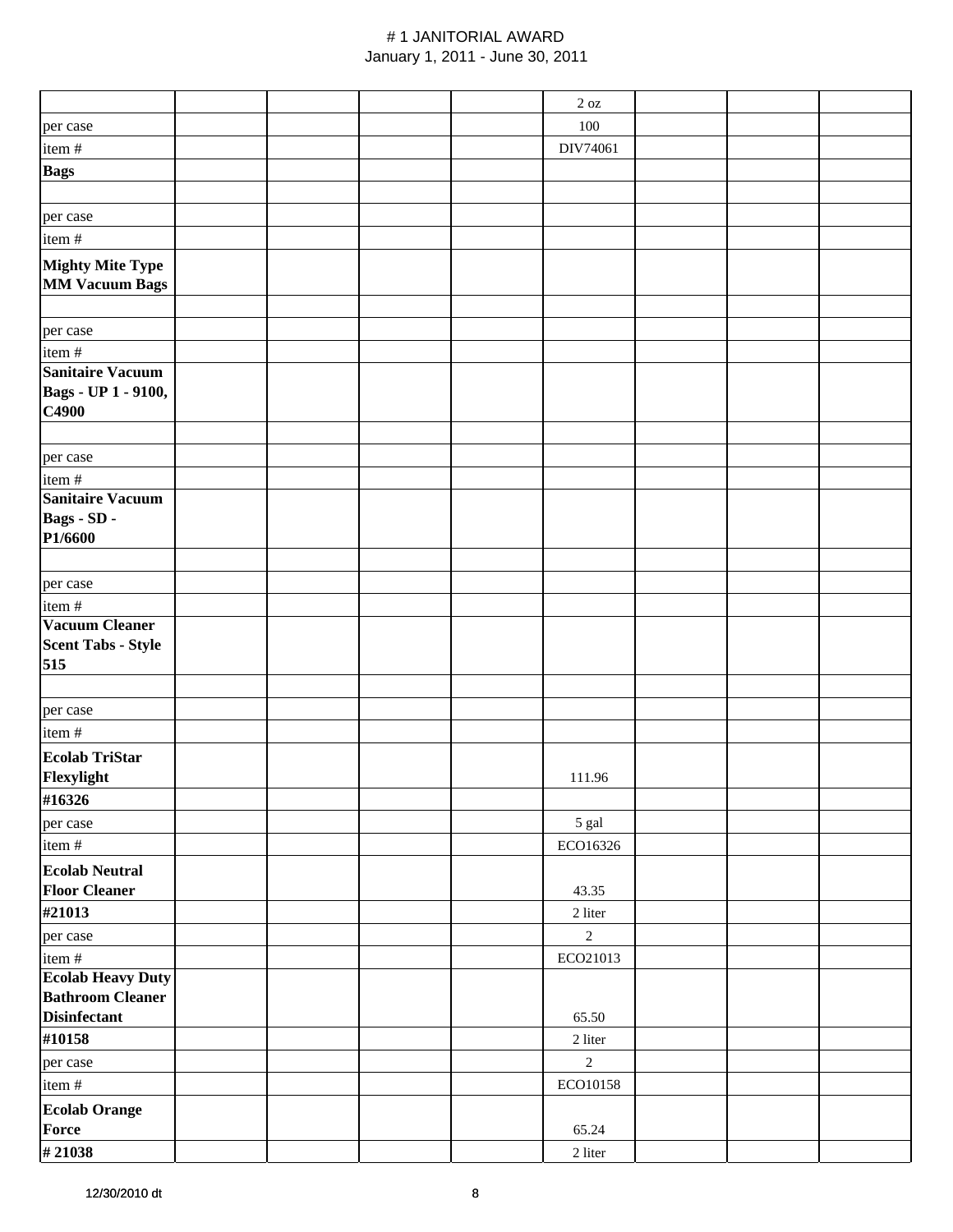|                           |  |  | $\sqrt{2}$     |  |  |
|---------------------------|--|--|----------------|--|--|
| per case                  |  |  |                |  |  |
| item#                     |  |  | ECO21038       |  |  |
| <b>Ecolab Revitalize</b>  |  |  |                |  |  |
| <b>Perfusion Carpet</b>   |  |  |                |  |  |
| <b>Cleaner</b>            |  |  | 74.16          |  |  |
| #10379                    |  |  | 2-3 weeks      |  |  |
| per case                  |  |  | 10#            |  |  |
| item#                     |  |  | ECO10379       |  |  |
| <b>Ecolab Solid Surge</b> |  |  |                |  |  |
| Plus                      |  |  | 153.78         |  |  |
| #17905                    |  |  | 9#             |  |  |
| per case                  |  |  | $\overline{4}$ |  |  |
| item#                     |  |  | ECO17905       |  |  |
|                           |  |  |                |  |  |
| <b>Ecolab All Purpose</b> |  |  |                |  |  |
| <b>Cleaner</b>            |  |  | 112.43         |  |  |
| #14205                    |  |  |                |  |  |
| per case                  |  |  | $2 - 2$ liter  |  |  |
| item #                    |  |  | ECO14205       |  |  |
| <b>Ecolab Solid</b>       |  |  |                |  |  |
| <b>Navisoft</b>           |  |  | 95.26          |  |  |
| #16001                    |  |  | 6#             |  |  |
| per case                  |  |  | $\overline{2}$ |  |  |
| item#                     |  |  | ECO16001       |  |  |
|                           |  |  |                |  |  |
|                           |  |  |                |  |  |
| <b>Ecolab Stain Away</b>  |  |  | 73.78          |  |  |
| #13649                    |  |  | 4#             |  |  |
| per case                  |  |  | $\overline{2}$ |  |  |
| item #                    |  |  | ECO13649       |  |  |
| <b>Cleaning Rags</b>      |  |  | 30.33          |  |  |
|                           |  |  |                |  |  |
| per case                  |  |  | 25#            |  |  |
| item #                    |  |  | HSP34025       |  |  |
| <b>Glass Cleaner</b>      |  |  | 13.30          |  |  |
|                           |  |  |                |  |  |
| per case                  |  |  | 4 gal          |  |  |
| item#                     |  |  | SMZ08004       |  |  |
|                           |  |  |                |  |  |
| <b>Antibacterial Foam</b> |  |  |                |  |  |
| Soap w/Dispenser          |  |  | 39.75          |  |  |
| (dispenser)               |  |  | 1250ml         |  |  |
| per case                  |  |  | $\mathfrak{Z}$ |  |  |
| item #                    |  |  | GJE5162EXL     |  |  |
| <b>MPC Flashback</b>      |  |  |                |  |  |
| SB Spray Buff or          |  |  |                |  |  |
| Equal                     |  |  | 66.75          |  |  |
|                           |  |  |                |  |  |
| per case                  |  |  | 4/gal          |  |  |
| item#                     |  |  | JNJ4116        |  |  |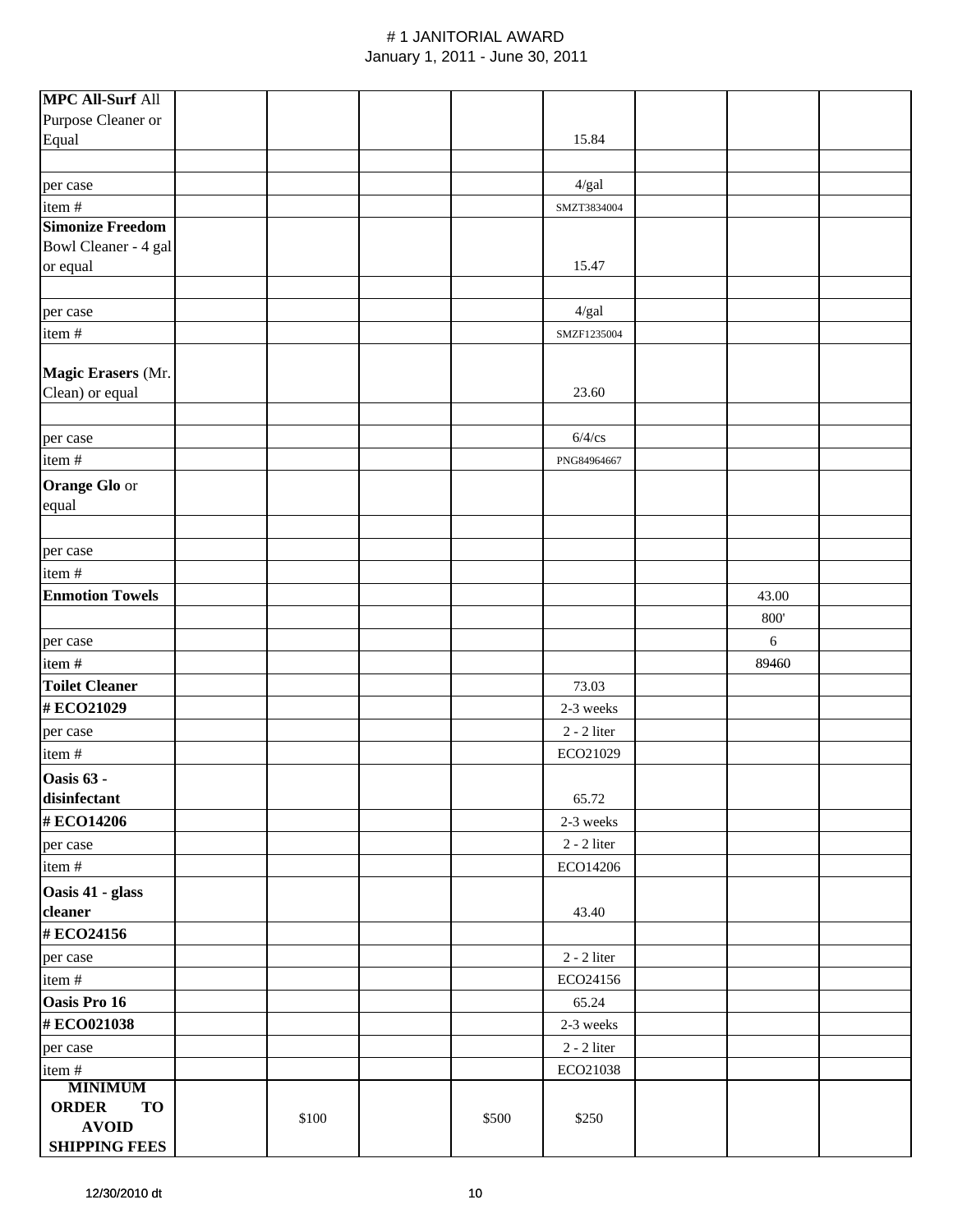|                           |           |         | \$500    |                     |             | \$250     |
|---------------------------|-----------|---------|----------|---------------------|-------------|-----------|
|                           |           |         | All      |                     |             |           |
|                           |           |         | American |                     | <b>Buck</b> | Hill &    |
| <b>ITEM</b>               | Interboro | Sysco   | Poly     | <b>Central Poly</b> | Supply      | Markes    |
| <b>Aluminum Foil</b>      |           | 14.68   |          |                     |             |           |
|                           |           |         |          |                     |             |           |
| per case                  |           |         |          |                     |             |           |
| item $#$                  |           | 6938328 |          |                     |             |           |
| <b>Apron Plastic</b>      |           | 26.43   |          |                     |             |           |
|                           |           |         |          |                     |             |           |
| per case                  |           | 10/100  |          |                     |             |           |
| item $\frac{1}{t}$        |           | 6070007 |          |                     |             |           |
| <b>Bags: 10# Elephant</b> |           |         |          |                     |             | 33.45     |
|                           |           |         |          |                     |             |           |
| per case                  |           |         |          |                     |             | 1,000     |
| item#                     |           |         |          |                     |             | DUO80042  |
| <b>Bags: 10# Brown</b>    |           |         |          |                     | 9.83        |           |
|                           |           |         |          |                     |             |           |
| per case                  |           |         |          |                     |             |           |
| item#                     |           |         |          |                     | <b>GK10</b> |           |
| Bags: 6# White - waxed    |           |         |          |                     |             | 41.57     |
|                           |           |         |          |                     |             |           |
| per case                  |           |         |          |                     |             | 1,000     |
| item#                     |           |         |          |                     |             | PPC300296 |
| <b>Bags: 6# White</b>     |           | 35.94   |          |                     |             |           |
|                           |           |         |          |                     |             |           |
| per case                  |           | 4/500   |          |                     |             |           |
| item#                     |           | 4088340 |          |                     |             |           |
| <b>Bags: 6# Brown</b>     |           | 29.41   |          |                     |             |           |
|                           |           | 4/500   |          |                     |             |           |
| per case                  |           |         |          |                     |             |           |
| item #                    |           | 4087698 |          |                     |             |           |
| <b>Garbage Bags:</b>      |           |         |          |                     |             | 14.85     |
| 23x10x39                  |           |         |          |                     |             |           |
| per case                  |           |         |          |                     |             | 500       |
|                           |           |         |          |                     |             |           |
| item#                     |           |         |          |                     |             | FORCL40H  |
| <b>Poly Bags</b>          |           |         |          |                     | 10.42       |           |
| 6x3x15                    |           |         |          |                     |             |           |
| per case                  |           |         |          |                     | 1,000       |           |
|                           |           |         |          |                     |             |           |
|                           |           |         |          |                     |             |           |
| item#                     |           |         |          |                     | PB060315    |           |
| <b>Poly Bags</b>          |           | 18.65   |          |                     |             |           |
| 10x18x24                  |           |         |          |                     |             |           |
| per case                  |           | 500     |          |                     |             |           |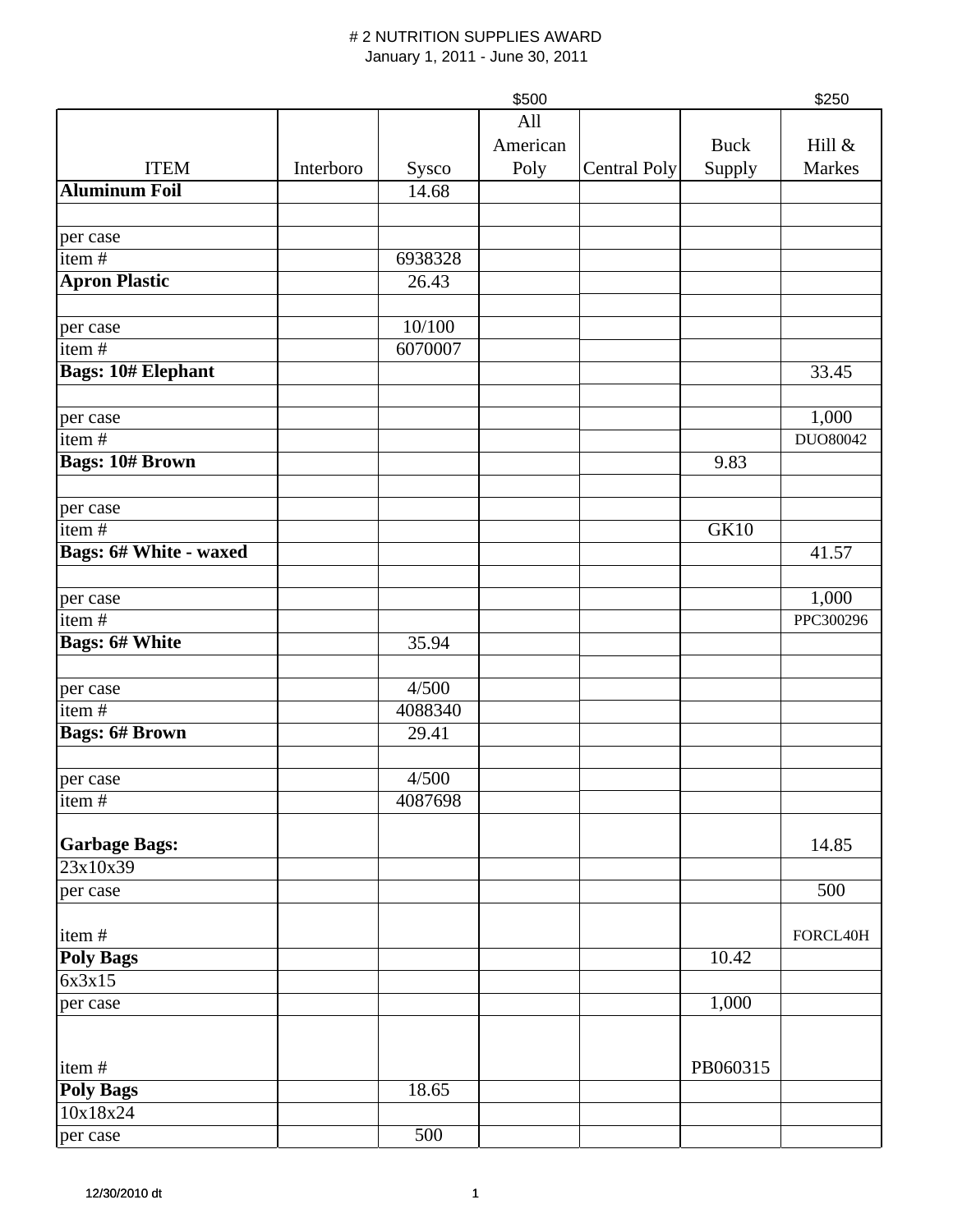| item#                      |               | 4422382 |  |                 |           |
|----------------------------|---------------|---------|--|-----------------|-----------|
| Sandwich Bags: #130 wax    |               |         |  |                 | 68.69     |
|                            |               |         |  |                 |           |
|                            |               |         |  |                 | 6/1,000   |
| per case                   |               |         |  |                 |           |
| item#                      |               |         |  |                 | PPC300404 |
| Sandwich Bags: plastic     | 10.98         |         |  |                 |           |
|                            |               |         |  |                 |           |
| per case                   | 2,000         |         |  |                 |           |
|                            | INT-675675-X- |         |  |                 |           |
| item#                      | <b>Hvy</b>    |         |  |                 |           |
| <b>Banquet Paper</b>       |               |         |  | 9.88            |           |
|                            |               |         |  |                 |           |
| per case                   |               |         |  |                 |           |
| item#                      |               |         |  | LRP91-0000      |           |
| 5 oz Bowls                 |               | 11.57   |  |                 |           |
|                            |               |         |  |                 |           |
| per case                   |               | 8/125   |  |                 |           |
| item#                      |               | 4422572 |  |                 |           |
| 12 oz Bowls                |               | 11.75   |  |                 |           |
|                            |               |         |  |                 |           |
| per case                   |               | 8/125   |  |                 |           |
| item#                      |               | 4394045 |  |                 |           |
| Cup - Foam - squat - 4 oz  |               |         |  | 14.46           |           |
|                            |               |         |  |                 |           |
| per case                   |               |         |  | 1,000           |           |
| item#                      |               |         |  | 4J <sub>6</sub> |           |
| <b>Lid for above</b>       |               | 7.82    |  |                 |           |
|                            |               |         |  |                 |           |
| per case                   |               | 10/100  |  |                 |           |
| item#                      |               | 4096293 |  |                 |           |
| Cup - Foam - squat - 8 oz  |               |         |  | 25.84           |           |
|                            |               |         |  |                 |           |
| per case                   |               |         |  | 1,000           |           |
| item#                      |               |         |  | 8SJ20           |           |
| Lid for above              |               | 10.24   |  |                 |           |
|                            |               |         |  |                 |           |
| per case                   |               | 10/100  |  |                 |           |
| item#                      |               | 4097473 |  |                 |           |
| Cup: Hot/Cold, 8 oz        |               | 13.30   |  |                 |           |
| DC8J                       |               |         |  |                 |           |
| per case                   |               | 40/25   |  |                 |           |
| item#                      |               | 4088829 |  |                 |           |
| Lid for above: Hot/Cold, 8 |               | 8.08    |  |                 |           |
|                            |               |         |  |                 |           |
| per case                   |               | 10/100  |  |                 |           |
| item#                      |               | 4001178 |  |                 |           |
|                            |               |         |  |                 |           |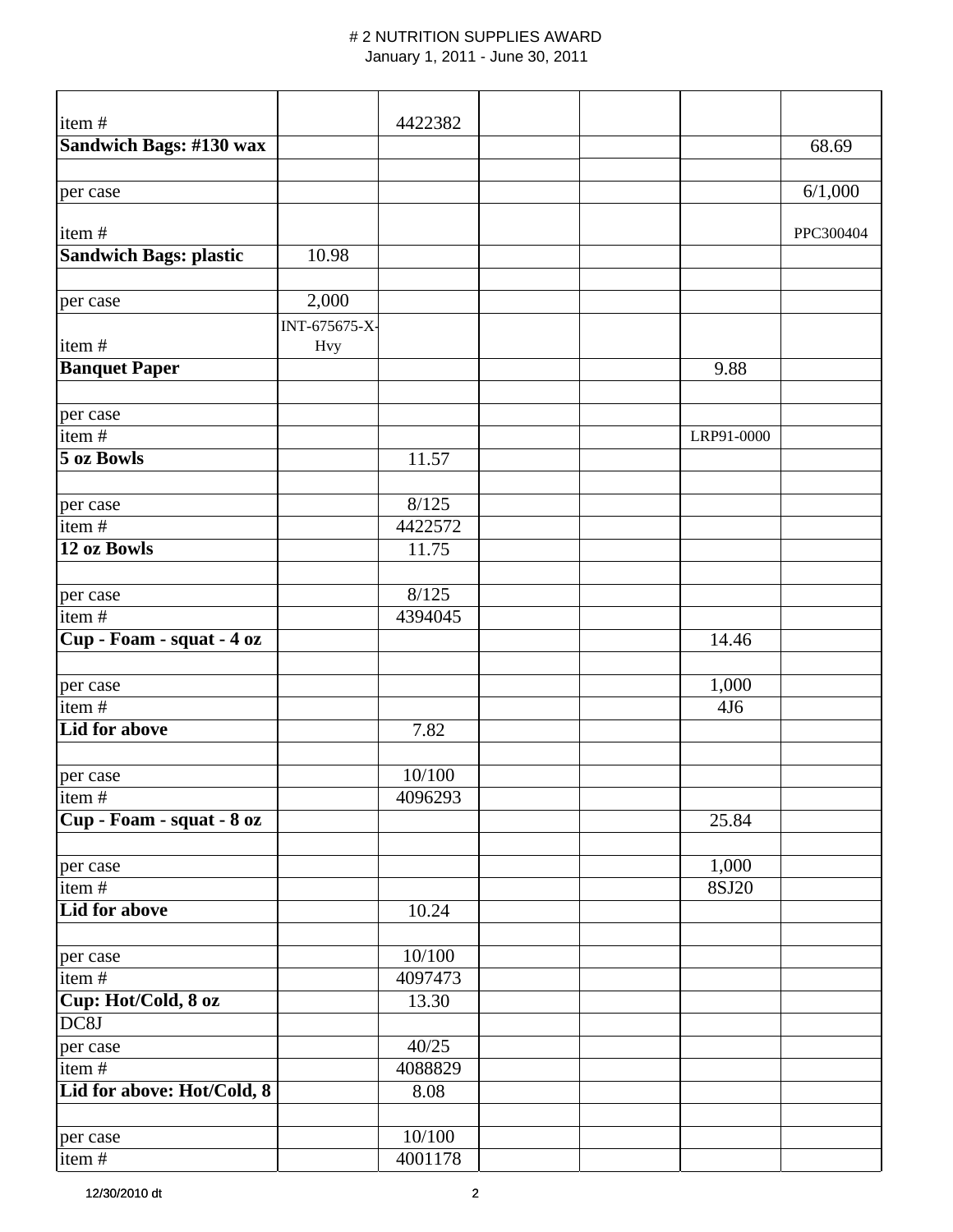| <b>Deli Container - clear</b> |            |         |  |       |                  |
|-------------------------------|------------|---------|--|-------|------------------|
| w/lid - 12 oz - rectangular   |            |         |  |       | 21.85            |
|                               |            |         |  |       |                  |
| per case                      |            |         |  |       | 200              |
| item#                         |            |         |  |       | GENAD12          |
| Dinex 8 oz disposible lids    |            |         |  |       |                  |
| for 8 oz Turnbury mugs        |            |         |  |       | 33.05            |
|                               |            |         |  |       |                  |
| per case                      |            |         |  |       | 1,000            |
| item#                         |            |         |  |       | DIN30008775      |
| Film - 18" x 500'             |            |         |  |       | 10.70            |
|                               |            |         |  |       |                  |
| per case                      |            |         |  |       | 18 x 2000        |
| item#                         |            |         |  |       | <b>WES182</b>    |
| Gloves - latex - medium -     |            |         |  |       | 34.42            |
| for food handling             |            |         |  |       |                  |
| per case                      |            |         |  |       | 10/100           |
|                               |            |         |  |       |                  |
| item#                         |            |         |  |       | ISL100204        |
| Gloves - latex - large - for  |            |         |  |       |                  |
| food handling                 |            | 27.27   |  |       |                  |
| for food handling             |            |         |  |       |                  |
| per case                      |            | 10/100  |  |       |                  |
|                               |            |         |  |       |                  |
| item#                         |            | 4835161 |  |       |                  |
| Gloves - plastic - for food   |            |         |  |       |                  |
| handling                      | 43.00      |         |  |       |                  |
| for food handling             |            |         |  |       |                  |
| per case                      | 10,000     |         |  |       |                  |
|                               |            |         |  |       |                  |
| item#                         | INT-Lrg-PG |         |  |       |                  |
| <b>Hair Nets</b>              |            | 120.52  |  |       |                  |
|                               |            |         |  |       |                  |
| per case                      |            | 10/144  |  |       |                  |
| item#                         |            | 5639802 |  |       |                  |
| Napkins - 1 ply               |            |         |  |       | 23.90            |
|                               |            |         |  |       |                  |
| per case                      |            |         |  |       | 6,000            |
| item#                         |            |         |  |       | <b>MOR1250MS</b> |
| Plates - paper - 6"           |            |         |  |       | 7.88             |
|                               |            |         |  |       |                  |
| per case                      |            |         |  |       | 1,000            |
| item#                         |            |         |  |       | WIN6100          |
| Plates - styrofoam - 9"       |            |         |  | 10.74 |                  |
|                               |            |         |  |       |                  |
| per case                      |            |         |  | 500   |                  |
| item#                         |            |         |  | 9PWC  |                  |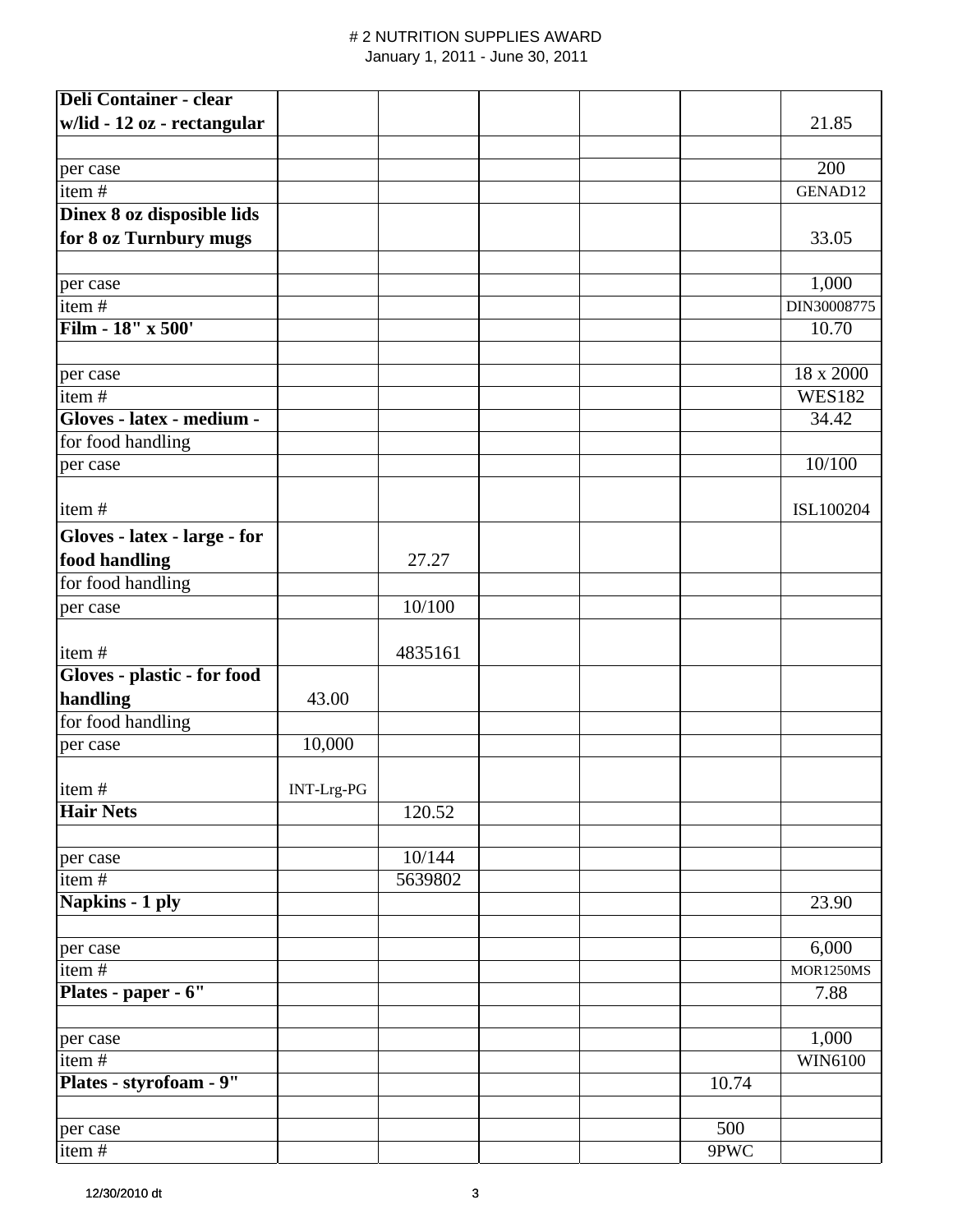| Plates - styrofoam - 10.25" |         |  | 20.33      |             |
|-----------------------------|---------|--|------------|-------------|
|                             |         |  |            |             |
| per case                    |         |  | 500        |             |
| item#                       |         |  | 10PWC      |             |
| Sacks 1/6                   |         |  |            | 27.45       |
|                             |         |  |            |             |
| per case                    |         |  |            | 500         |
| item#                       |         |  |            | DUO80076    |
| Tray - aluminum - 3         |         |  |            |             |
| compartment HDM             |         |  | 36.68      |             |
|                             |         |  |            |             |
| per case                    |         |  | 250        |             |
| item#                       |         |  | PP739-30CP |             |
| <b>Powder Cleanser - qt</b> |         |  |            | 17.96       |
|                             |         |  |            | 21 oz       |
| per case                    |         |  |            | 24          |
| item#                       |         |  |            | CAL752088   |
| <b>All-Purpose Liquid</b>   |         |  |            | 14.82       |
|                             |         |  |            |             |
| per case                    |         |  |            | 4 gal       |
| item#                       |         |  |            | SMZB0320004 |
| <b>Bleach - gal</b>         | 6.36    |  |            |             |
|                             | 6       |  |            |             |
| per case<br>item $#$        | 5947767 |  |            |             |
| Cream Cleanser - qt         |         |  |            | 18.34       |
|                             |         |  |            |             |
| per case                    |         |  |            | 12          |
| item#                       |         |  |            | SMZG1325012 |
| <b>Excaliber Sanitizer</b>  |         |  |            |             |
|                             |         |  |            |             |
| per case                    |         |  |            |             |
| item#                       |         |  |            |             |
| Flash Dri (5 gal pail)      |         |  |            | 37.50       |
|                             |         |  |            |             |
| per case                    |         |  |            | 5 gal       |
| item#                       |         |  |            | SMZC0710005 |
| <b>Liquid Laundry Soap</b>  |         |  |            | 15.91       |
|                             |         |  |            |             |
| per case                    |         |  |            | 4 gal       |
| item#                       |         |  |            | SMZW420004  |
| <b>White Paper Towel</b>    |         |  |            | 18.05       |
| 2 ply / 85 sht              |         |  |            | 85          |
| per case                    |         |  |            | 30          |
| item#                       |         |  |            | CAS4073A1   |
| Reusable 3 comp tray        |         |  |            | 110.65      |
|                             |         |  |            |             |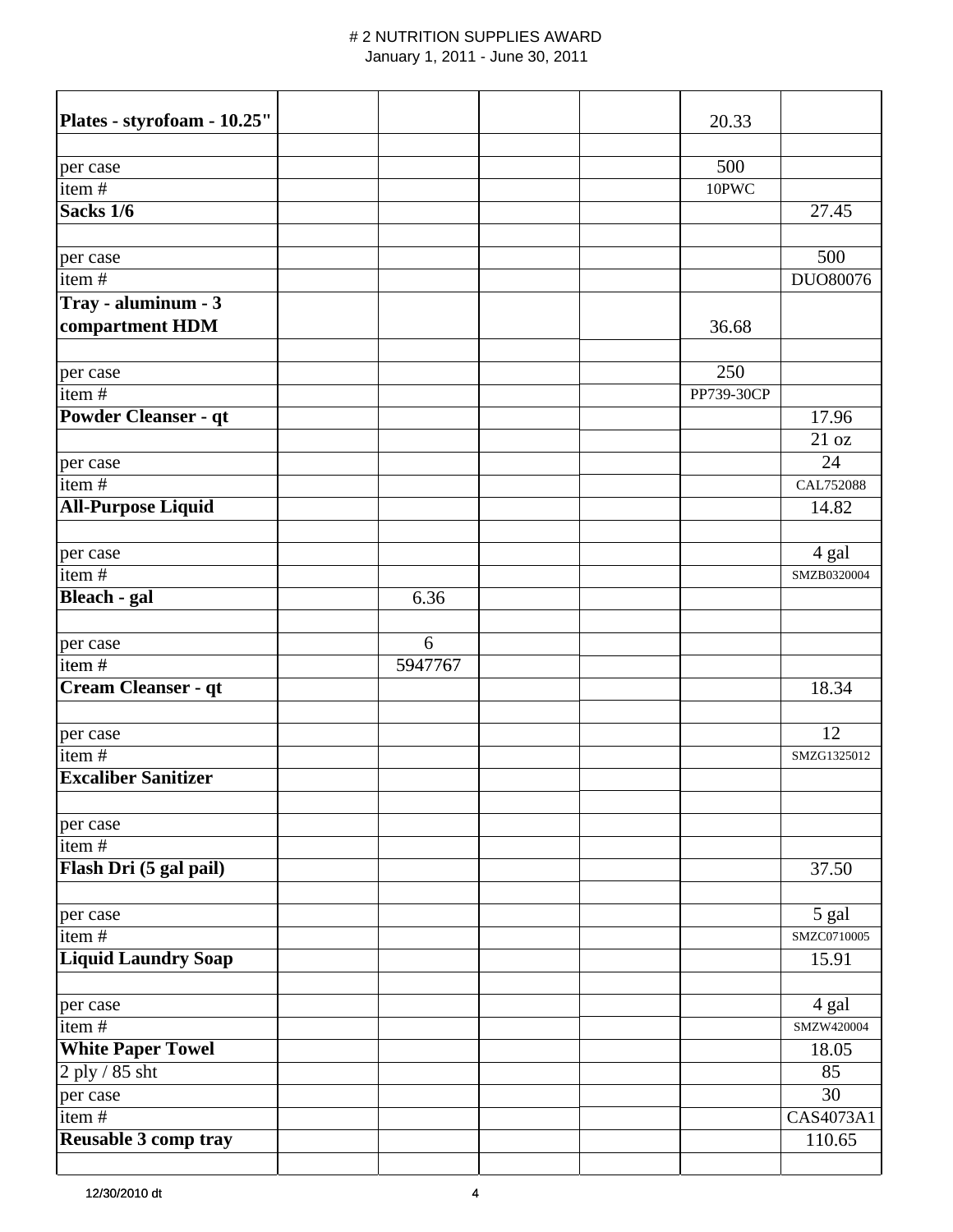| per case                        |         |           |          | 600            |
|---------------------------------|---------|-----------|----------|----------------|
| item $\frac{1}{t}$              |         |           |          | OLV2101        |
| <b>Scotch Brite Pads</b>        | 5.34    |           |          |                |
|                                 |         |           |          |                |
| per case                        | 20      |           |          |                |
| item#                           | 1376805 |           |          |                |
| Wypalls x 60                    |         |           |          | 11.09          |
| 2 ply / 85 sht                  |         |           |          |                |
| per case                        |         |           |          | 180            |
| item#                           |         |           |          | KIM34015       |
| <b>Blue Tough Towel</b>         |         |           |          | 53.98          |
| 13 x 24                         |         |           |          |                |
| per case                        |         |           |          | 150            |
| item $\frac{1}{4}$              |         |           |          | CHX03120011    |
| <b>Brown Paper Towels</b>       |         |           |          |                |
|                                 |         |           |          |                |
| per case                        |         |           |          |                |
| item $\frac{1}{4}$              |         |           |          |                |
| <b>Paper Place Mats (white)</b> |         |           | 12.99    |                |
|                                 |         |           |          |                |
| per case                        |         |           |          |                |
| item#                           |         |           | HFM601SE |                |
| <b>Paper Place Mats (green)</b> |         |           |          | 15.95          |
|                                 |         |           |          |                |
| per case                        |         |           |          | 1,000          |
| item#                           |         |           |          | SNF6025        |
| <b>Paper Place Mats (red)</b>   |         |           |          | 15.95          |
|                                 |         |           |          |                |
| per case                        |         |           |          | 1,000          |
| item#                           |         |           |          | <b>SNF6005</b> |
| <b>Heavy Duty Floor Cleaner</b> |         |           |          |                |
| (liquid)                        |         |           |          | 14.82          |
|                                 |         |           |          |                |
| per case                        |         |           |          | $\overline{4}$ |
| item $\frac{1}{4}$              |         |           |          | SMZB0320004    |
| <b>Speedball Cleaner</b>        |         |           |          | 17.55          |
|                                 |         |           |          | $q$ t          |
| per case                        |         |           |          | 12             |
| item#                           |         |           |          | SMZC0595012    |
| <b>Dishwasher Detergent</b>     |         |           |          | 43.09          |
| Cascade or Equivalent           |         |           |          | 85 oz          |
| per case                        |         |           |          | 6              |
| item#                           |         |           |          | PNG84959168    |
| Oasis 115 xp                    |         | 59.90     |          | 59.90          |
|                                 |         |           |          |                |
| per case                        |         | $2.5$ gal |          | $2.5$ gal      |
| item#                           |         | 10625     |          | ECO10625       |
| <b>Oasis 100</b>                |         | 69.90     |          | 69.90          |